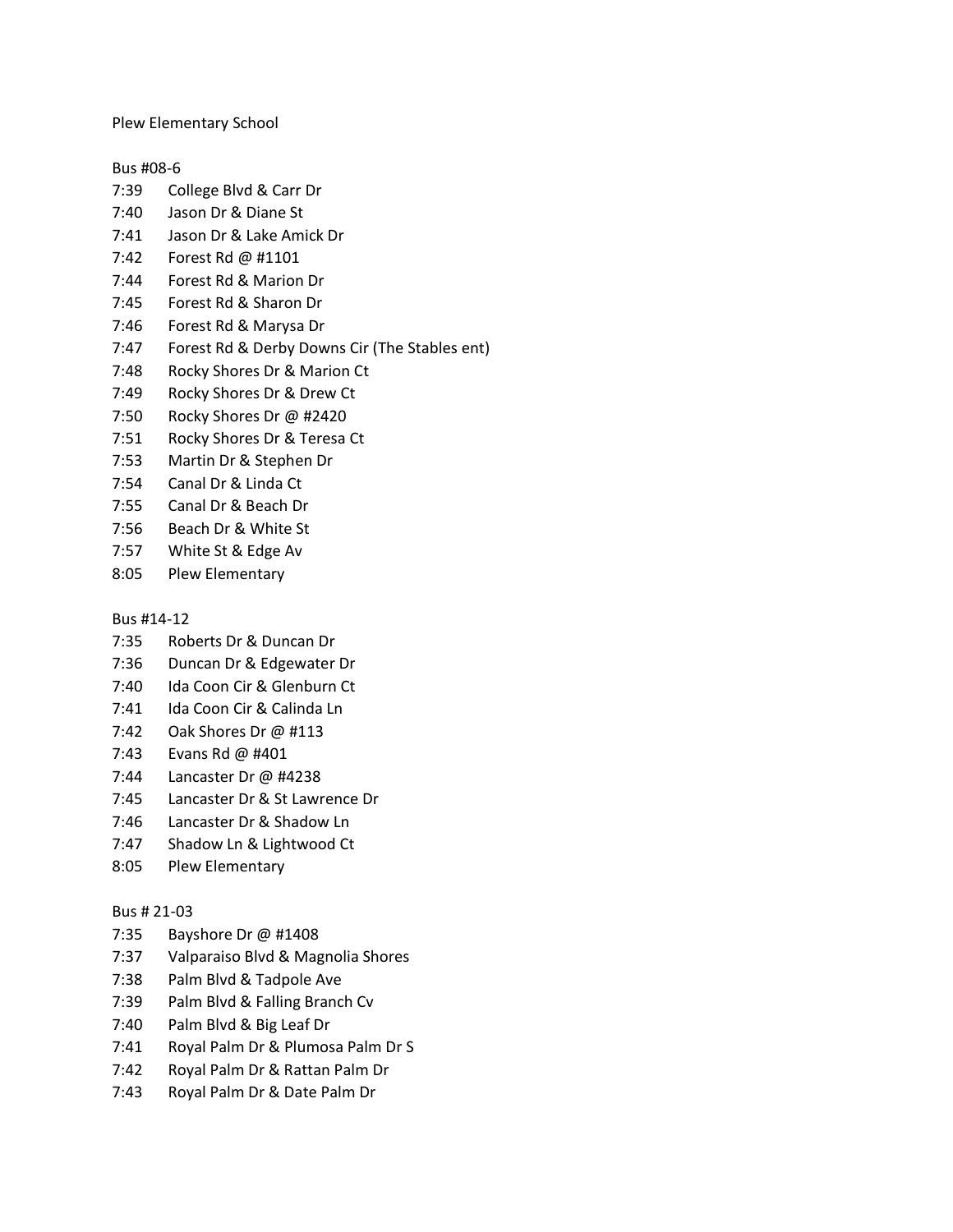- 7:44 St Andrews Dr & Date Palm Cir
- 7:45 St Andrews Dr & Island Ln
- 7:46 St Andrews Dr & Coral Dr
- 7:47 Coral Dr & Cove Cir
- 7:48 Coral Dr @ #1132
- 7:49 Linden Ave @ #922
- 7:50 Everglade Dr & Cape Ln
- 7:52 17th St & Paradise Rd
- 7:53 17th St @ #306
- 7:53 Palm Blvd & Pontrevedra Ln
- 7:54 Palm Blvd & 21st St
- 7:55 22nd St @ #314
- 7:56 23rd St @ # 303
- 7:57 Palm Blvd & Fairwood Dr
- 7:58 Palm Blvd & Pine Ct
- 8:05 Plew Elementary School

# Bus #21-14

- 7:37 Rocky Bayou Dr & Rockywood Wy
- 7:38 Roscommon Blvd & Wexford Dr
- 7:39 Roscommon Blvd & Galway Dr
- 7:41 Killarney Rd & Mulry Dr
- 7:42 Mulry Dr & Galway Dr
- 7:43 Rocky Bayou Dr & Branch Hill Park
- 7:45 Huntington Rd & Kingslynn Dr
- 7:46 Kingslynn Dr & Woodbridge Rd
- 7:47 Woodbridge Rd & New Market Rd
- 7:48 Clary Sage Ln & Angelica Pl @ gazebo (Deer Creek)
- 7:49 Edgewater Dr @ Water's Edge Ent
- 7:52 Edgewater Dr @ #2733
- 7:54 Roberts Dr & Parker Dr (E)
- 7:57 Roberts Dr & Parker Dr (W)
- 8:05 Plew Elementary

# Bus #21-16

- 7:30 Bayshore Dr & Finnegan Wy
- 7:31 Weeden Island Dr @ #800
- 7:32 Weeden Island Dr & Yuchi Ct
- 7:33 Darlington Oak Dr @ #1016
- 7:34 Darlington Oak Dr & Green Oak Ln
- 7:35 Bayshore Dr @ #1739
- 7:37 Red Maple Wy @ #183
- 7:38 Red Maple Wy & Sugarberry Ct
- 7:39 Persimmon Wy & Button Bush Wy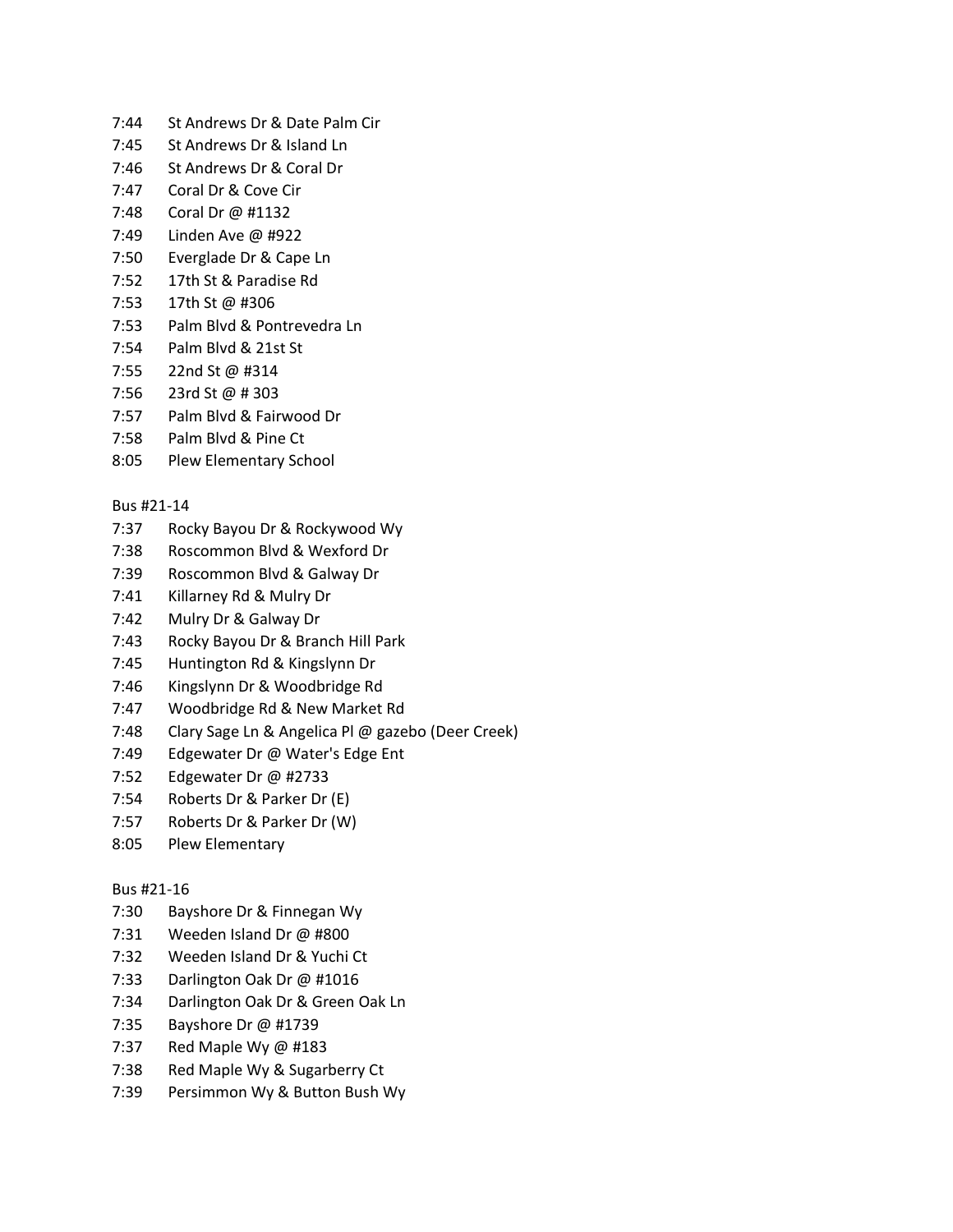- 7:40 Emmett Dr @ #219
- 7:42 Red Maple Wy @ #113
- 7:45 Marina Pointe Dr @ #406
- 7:47 Yacht Club Dr @ #212
- 7:48 Yacht Club Dr & Tala Wy
- 7:49 Bayshore Dr @ #1854
- 7:52 Lanman Rd @ roundabout
- 7:55 Bayshore Dr @ #2159
- 7:56 Valparaiso Blvd & Union Av
- 7:57 Union Av & 18th St
- 8:00 Plew Elementary

Bus #21-17

- 7:40 Pine Av @ #1722
- 7:41 13th St & Quince Av
- 7:42 13th St @ #4030
- 7:43 Sycamore St & 13th St
- 7:44 Bayshore Dr @ #2008
- 7:45 Bahia Vista Dr @ #201
- 7:46 11th St & Bayshore Dr
- 7:47 Hopper St & Harding Rd
- 7:48 Harding Rd & Thomas St
- 7:49 Harding Rd & Linden Av
- 7:50 Valparaiso Blvd & Maple Av
- 7:51 Valparaiso Blvd & Nutmeg Av
- 7:52 Valparaiso Blvd & Oak Av
- 7:53 Valparaiso Blvd & Thomas St
- 7:54 Valparaiso Blvd & Glenwood Ct
- 7:55 Valparaiso Blvd & Hopper St
- 7:56 Valparaiso Blvd & Redwood Av
- 7:57 Moore St & Pine Av
- 7:58 20th St & Linden Av
- 7:59 20th St & Kumquat Av
- 8:00 18th St & Maple Av
- 8:01 18th St & Redwood Av
- 8:02 23rd St & Anchors St
- 8:05 Plew Elementary

### Bus #21-19

- 7:30 Ruckel Dr & Jamie Ct
- 7:31 Howard Dr & Chase Dr
- 7:33 Ruckel Dr & Lindsey Ln
- 7:34 Bond Cir @ #4057
- 7:35 Bond Cir @ #4088